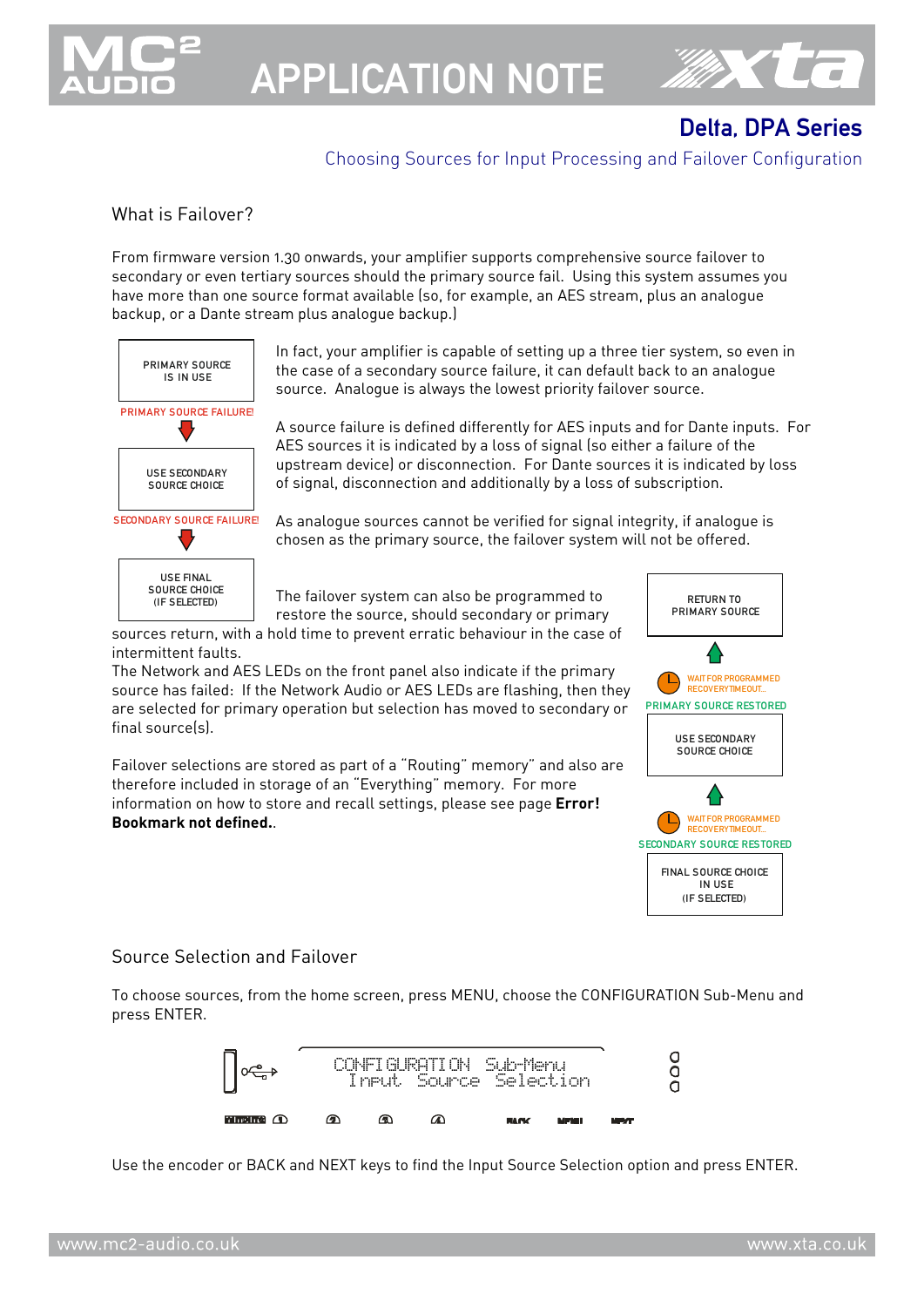### Delta, DPA Series

### Choosing Sources for Input Processing and Failover Configuration Page 2

The screen will now show the current choice for the first input processing channel (A):



Use the encoder or BACK and NEXT keys to scroll through the eight choices for this input. These will be:

Four analogue sources:

 Analogue A Analogue B {Analogue C} Analogue D And four digital sources, depending on the AES selection: AES A AES B {Dante C}

{Dante D}

The choices shown above would be shown if AES has been selected on XLR C. Analogue C is shown in brackets to indicate that this selection will result in no audio, either because the input is currently unavailable (due to input selection choices in the case of Analogue C) or because the input does not exist (due to the network audio card not being fitted in the case of the Dante C and Dante D).

Press ENTER when the required input source is shown. If the source chosen is analogue then no failover operation can be used on that channel, and the next processing channel will be selected and so on, running through input channels A-D.

Configuration of the inputs using analogue only is therefore the same as previous versions of firmware.

Finally, if anything has been changed, the confirmation screen will show:



Press ENTER to confirm the changes and exit to the home screens.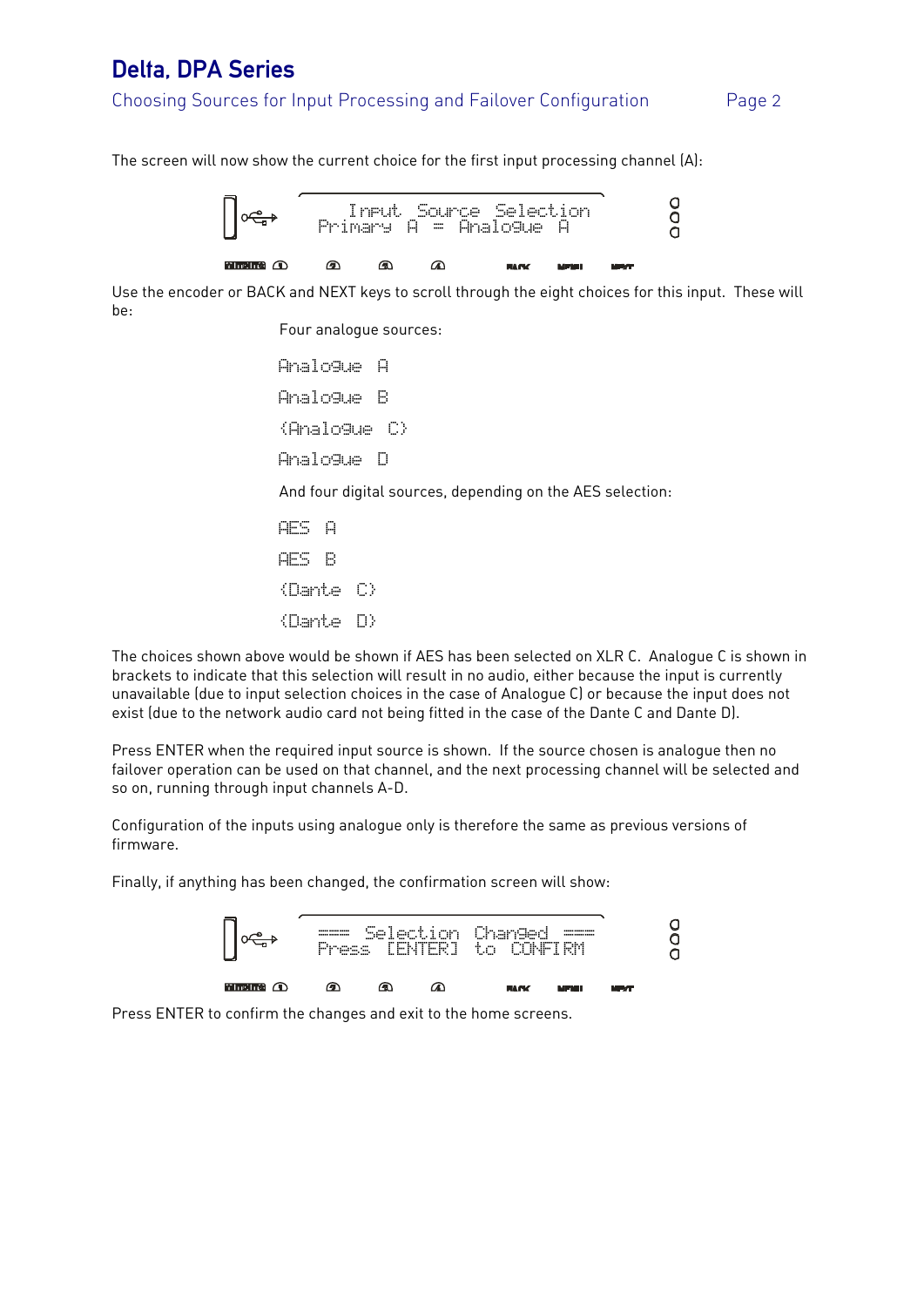## Delta, DPA Series

#### Choosing Sources for Input Processing and Failover Configuration Page 3

If a digital selection has been made for a primary source on any channel, then pressing NEXT after this selection will ask if Failover is to be used:



Use the encoder or BACK and NEXT to select Yes if you wish this input to use the Failover system and automatically switch to your secondary input source, should the primary fail. Press ENTER.

The secondary source must now be chosen:



Use the encoder or BACK and NEXT keys to scroll through the eight choices for this input. Selecting an analogue source as the secondary will finish the selection process for this input and move onto the primary choice for the next input. If a digital source is chosen for the secondary, then a final step will determine if the tertiary (final) failover source, which can only be analogue is to be used:



Only the four analogue sources will be offered, and any in brackets {Analog D} will highlight that this choice will result in no audio, for the reasons as explained on page **Error! Bookmark not defined.**. Press ENTER to either move to the next input setup or the final step, which is the recovery time for the failback system. This will only be shown if a channel has failover enabled.



Use the encoder or BACK and NEXT keys to select the time for the system to hold before reselecting the higher order source. It is possible to prevent the higher order source taking over again by selecting "Never" from the list. Press ENTER to confirm the changes and exit to the home screens.

Selecting the IN A-D Bank on the front panel will show the current sources in use for each processing channel and this will update if a failback source is used with the accompanying digital source LED flashing: